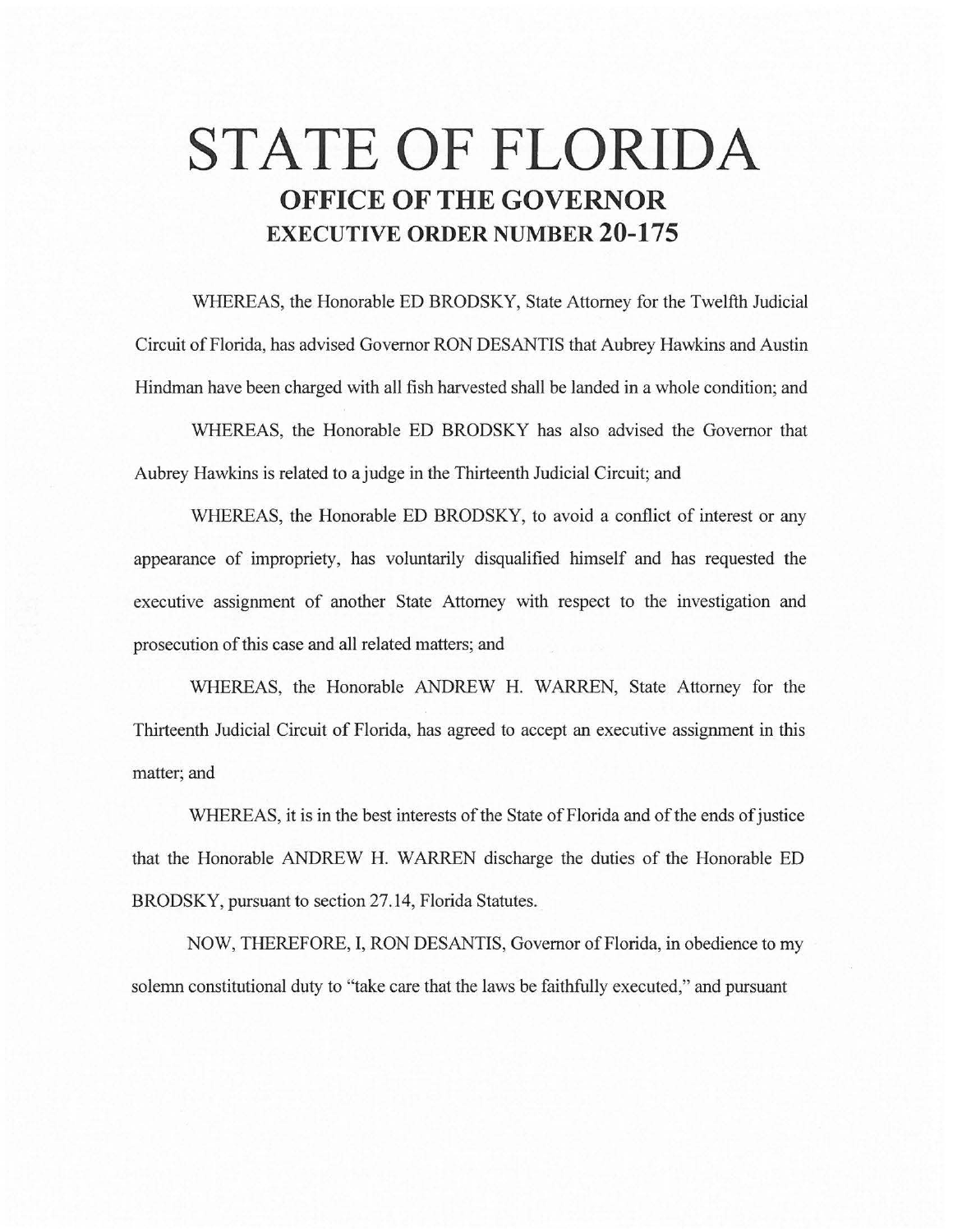to the Constitution and laws of the State of Florida, issue the following Executive Order, effective immediately:

## Section 1.

The Honorable ANDREW H. WARREN, State Attorney for the Thirteenth Judicial Circuit of Florida, referred to as the "Assigned State Attorney," is assigned to discharge the duties of the Honorable ED BRODSKY, State Attorney for the Twelfth Judicial Circuit of Florida, as they relate to the investigation, prosecution, and all matters related to Aubrey Hawkins and Austin Hindman.

# Section 2.

The Assigned State Attorney or one or more Assistant State Attorneys and Investigators, who have been designated by the Assigned State Attorney, shall proceed immediately to the Twelfth Judicial Circuit of Florida, and are vested with the authority to perform the duties prescribed herein.

## Section 3.

All residents of the Twelfth Judicial Circuit are requested, and all public officials are directed, to cooperate and render whatever assistance is necessary to the Assigned State Attorney, so that justice may be served.

#### Section 4.

The period of this Executive Assignment shall be for one (1) year, to and including July 22, 2021.